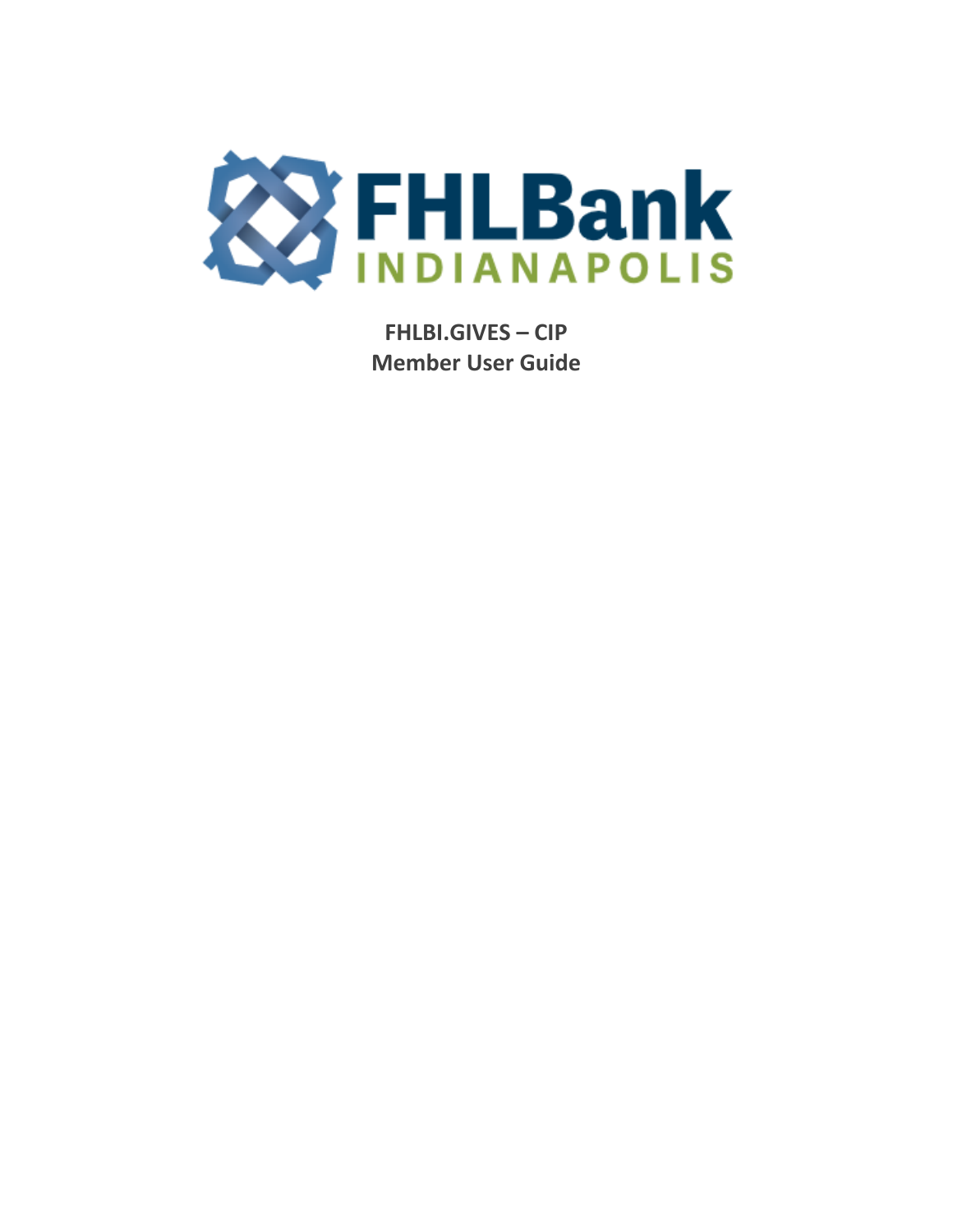# **Community Investment Program**

User credentials are issued after receipt of the FHLBI.GIVES – Online Application User Registration Form. Upon logging in, the user will land on the home page as seen below.



### HOME PAGE:

Here you will find access to all current and past applications, submitted or unsubmitted through FHLBI.GIVES. The home page sections include:

#### My Tasks:

Application information and reminders can be found here

- $\circ$  Unsubmitted Applications Applications that you personally have saved but not submitted to your Authorized Signer or FHLBI can quickly be picked up here. Any edits to applications must be done by picking up the application here, not in the My Portfolio section at the top.
- $\circ$  Returned Applications Any submitted applications returned by your Authorized Signer or FHLBI can be picked up here.
- ⊙ Approval Letters Approval letters for all approved applications.<br>○ Disbursement Documentation Requests If vour project has doc
- Disbursement Documentation Requests If your project has documentation that is due, such as a homeownership log, you can open the application here, attach the documents and submit to FHLBI.

#### Begin Application:

Start, continue, or find the status of an application here

- o New application Click on the orange icon to begin a new application  $\circ$  Application Status Click on the blue button center of page to see a list
- Application Status Click on the blue button center of page to see a listing of applications and where they are in the process.

#### Projects (right of the picture):

Listing of approved projects and the balance of funding your institution has remaining in the program for the current year.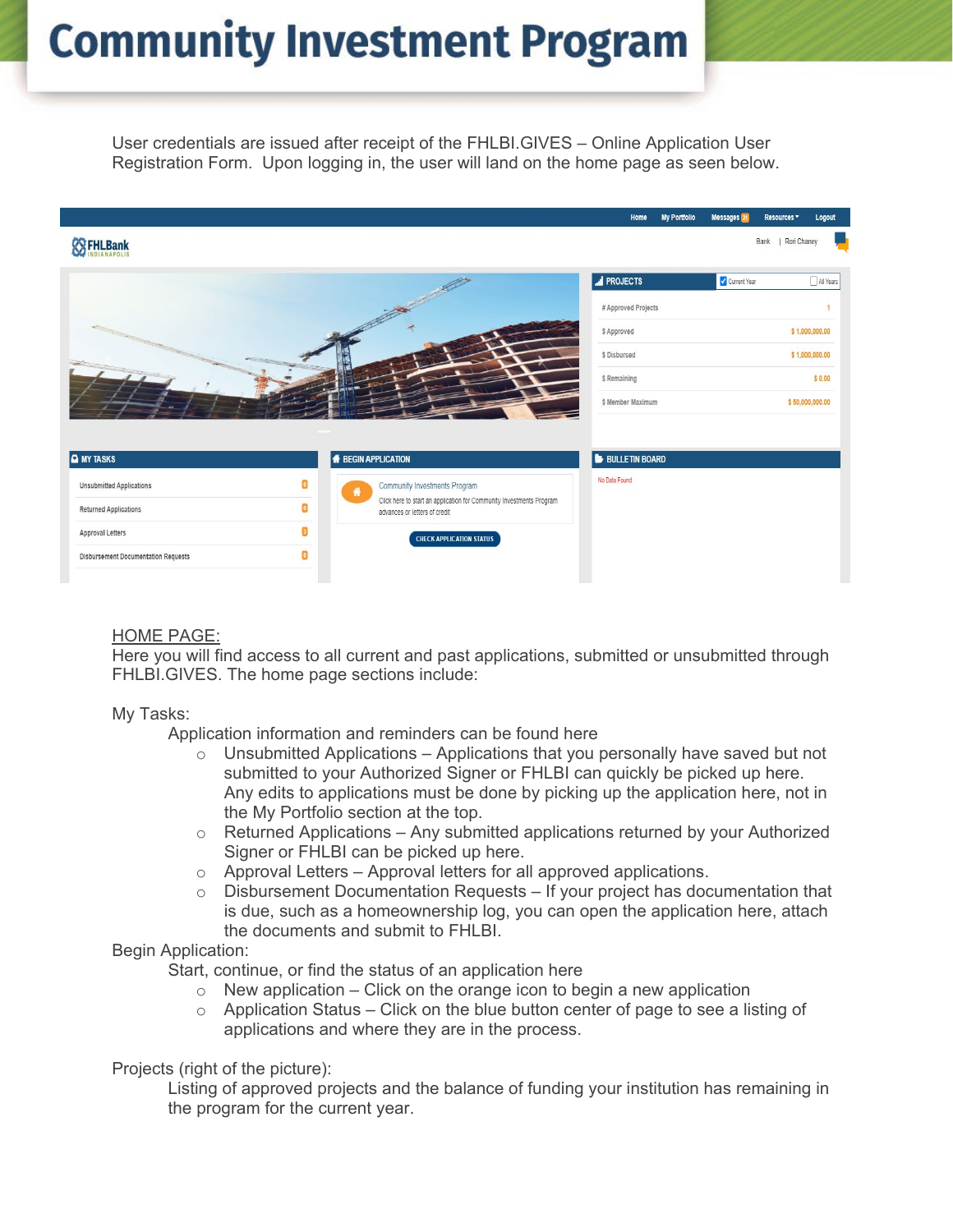Bulletin Board:

General messages posted by FHLBI to be seen by all members.

**Home My Portfolio Messages Resources** Logout

Home Page Ribbon:

- Home will take you to the home page from any location
- My Portfolio Hovering over this will bring up two selections: Applications and Projects
	- o Applications will provide a listing of all your personal applications as a submitter. Authorized signers can see all applications for your institution
	- $\circ$  Projects will provide a listing of all your approved applications as a submitter. Authorized signers can see all projects for your institution.
	- $\circ$  Clicking on either will give you lists that you can search or sort and will provide an access point to open an application or project.
	- $\circ$  At the bottom of the page, you can click a button to start a new application so you don't have to go back to the home page to do this.
- Messages Retrieve personal messages from FHLBI here
- Resources Direct links to documents and the FHLBI website can be found here
- Logout End your session by logging out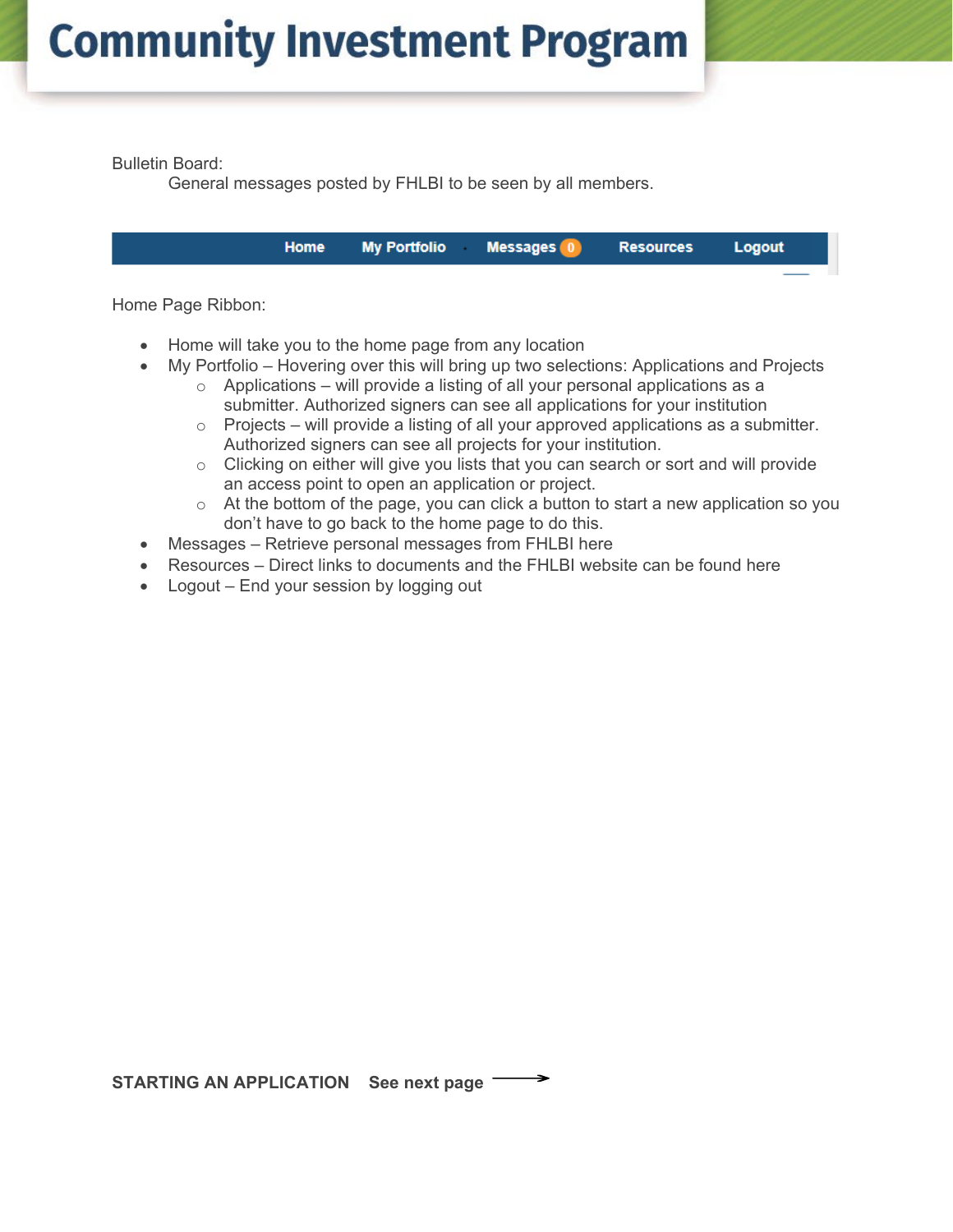### **Starting a New Application**

- 1. Click on the orange housing logo under 'Begin Application' in the lower-center of the homepage
- 2. Enter Credit Information for the project (you can tab through each page to enter data)
	- a. When borrowing using an ADVANCE:
		- i. Select Advance;
		- ii. Follow prompts entering information for each piece of data;
		- iii. Once completed hit Save, or Save & Continue at the bottom of the screen to go to the next page.
	- b. When borrowing using a LETTER of CREDIT:
		- i. Select Letter of Credit type;
		- ii. Follow prompts for entering the different pieces of information;
		- iii. Once completed hit Save, or Save & Continue at the bottom of the screen to go to the next page.
- 3. Enter Contact information
	- a. The person logged in is automatically entered as a contact.
	- b. Click the "Add New" button in the bottom right to enter an additional personal contact if needed. Save, then hit the Next button in top right corner.
- 4. Enter Project Information
	- a. On this page you will enter information including:
		- i. Project Name
		- ii. Project Type
			- 1. Ownership Residential
			- 2. Rental Residential
			- 3. Commercial and Economic Development
			- 4. Multi-Use Development (rental residential and commercial project)
		- iii. Location Type
			- 1. Urban area has a population greater than 25,000
			- 2. Rural area has a population less than 25,000
		- iv. Scattered Site
			- 1. YES if project has more than one address (this typically only applies to ownership residential)
		- v. Borrower Status
			- 1. Ownership residential will select Other and input "Mortgage Portfolio" in explanation box.
		- vi. You must hit Save before entering the Project Location information
		- vii. Project Location Hit Add New button in bottom right corner. Input address information for the project including census tract. There is a link to help identify the specific tract for your address. Click the link, go to the Consumer Compliance header in the middle of the page, select Geocoding/Mapping System, type the address at the top of the page, results will show at the left. \*\*If you need to edit the address in GIVES, hit the pencil in the Action column, to edit the county you must first change/ re-enter the State.
		- viii. Once location information is in, save and close the pop-up, then hit Next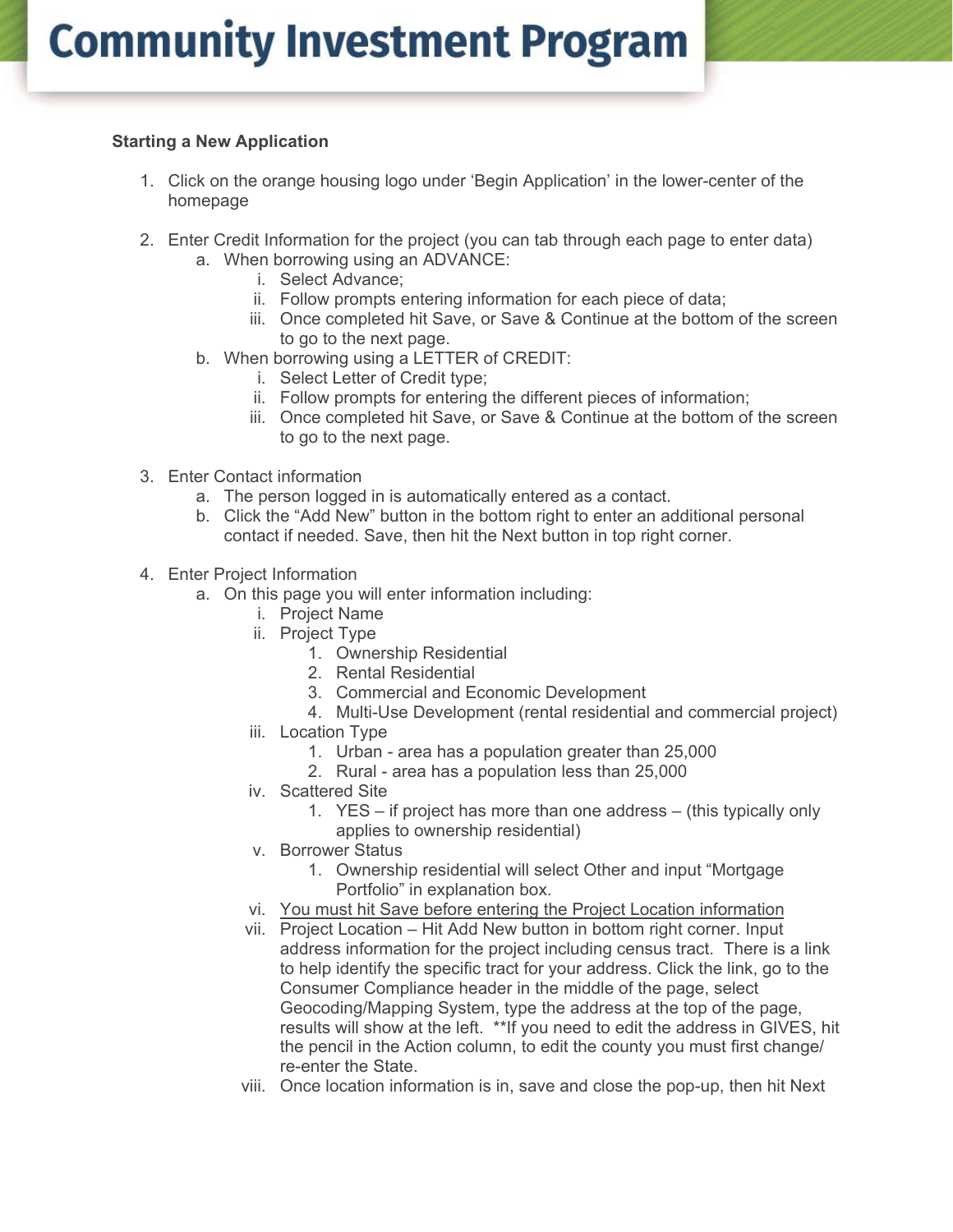## **Community Investment Program**

- 5. Enter Borrower Information (entity or individual owners, not needed for Ownership **Residential** 
	- a. Click 'Add New' to the right;
	- b. Enter your borrower information
	- c. Save and click Next
- 6. Enter Project Financing Information
	- a. Credit Type
		- i. Advance Project Specific or Loans to be closed
			- 1. To be selected if your loan with your client has not closed yet
			- (rental or commercial) enter expected date of closing
		- ii. Letter of Credit Enhancement
			- 1. For all Letter of Credit projects
		- iii. Advance Portfolio Funding
			- 1. To be selected if your project is already in your portfolio or, if this is an ownership residential project
	- b. Purpose of Financing
		- i. Enter the most accurate selection for the purpose of your funding
	- c. Other Funding Sources
		- i. Select any of the listed funded sources that apply to your project
		- ii. Hit Save and Continue
- 7. Additional Information
	- a. Rental Residential
		- i. Enter the number of Rental Units whether the qualification is based on tenant income or rents (see the description at top of the page). Enter the information based on your selection. Enter a description of the property.
		- ii. Click the Red Attach Documents button to the right attach rent roll or income qualification reports
		- iii. Hit Save and Continue
	- b. Ownership Residential
		- i. Enter the number of mortgages proposed to be funded. Attach mortgage listing, if available, by clicking the red Attach Documents button to the right. Answer additional question about special programs.
		- ii. Hit Save and Continue
	- c. Commercial and Economic Development
		- i. Follow the instructions to select the qualification of your project
		- ii. Complete all requested information
		- iii. Attach jobs listing if using wage levels as a qualification.
		- iv. Once complete with this section hit Save and Continue
- 8. Review and Finalize
	- a. Review the application information Use the Prev button in the top right or use the buttons on the left of the page.
	- b. If any required information was not provided you will see a list in red at the bottom left. Click on the item and it will take you directly to the missing information.
	- c. When all information has been provided, click the Certification button. Submitters must certify before sending to an authorized signer, and authorized signers must certify before sending the application to FHLBI.
	- d. You may also print the application at this point if you need to.